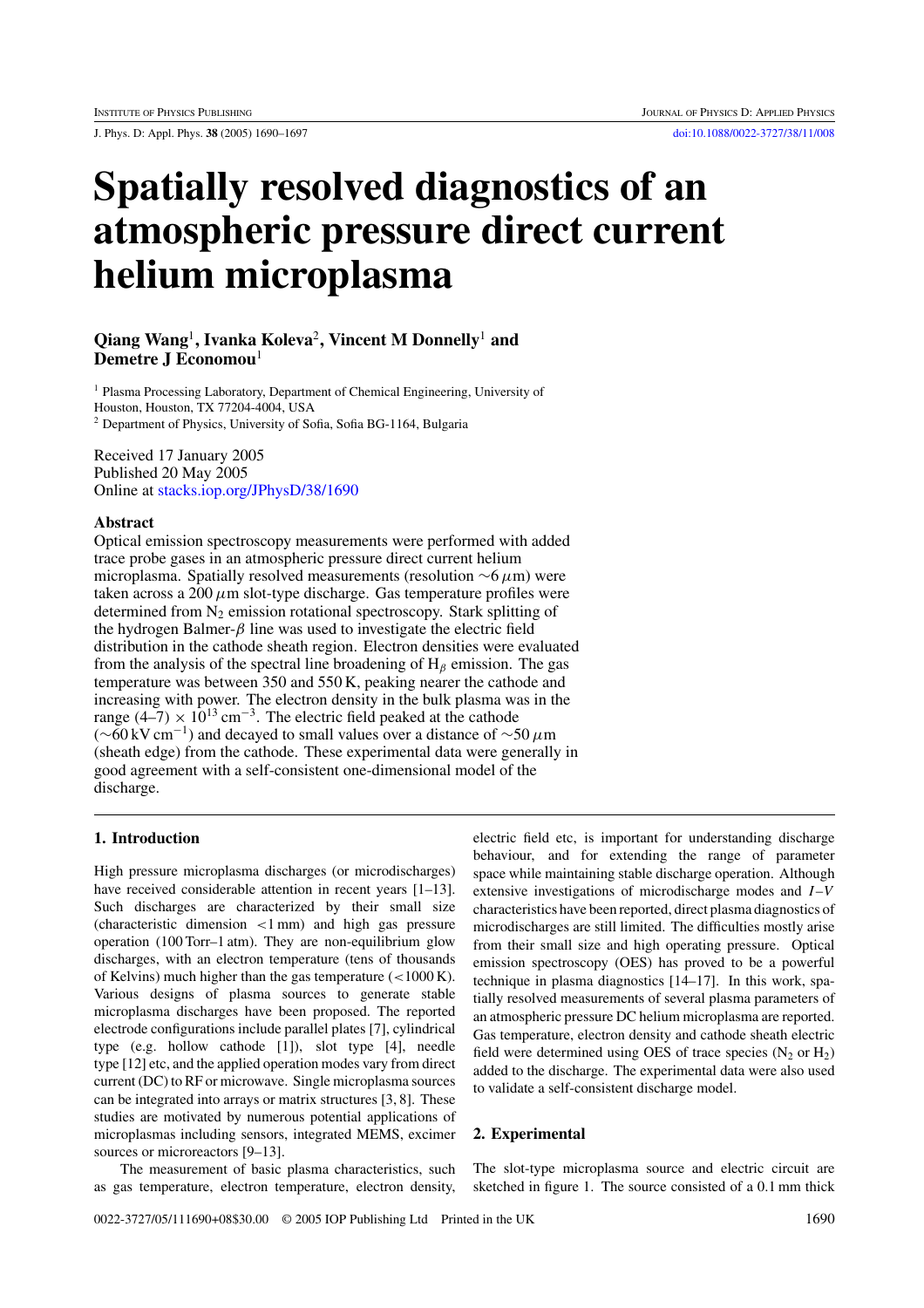

**Figure 1.** Slot-type DC microplasma source configuration and electrical circuit.

molybdenum foil, sandwiched between two dielectric layers  $(Al<sub>2</sub>O<sub>3</sub>$ , each 0.15 mm thick). The base was also an alumina layer. The slot (0.2 mm wide, 0.4 mm deep and 6 mm long) was cut into the sandwich using a Buehler cutting tool with a diamond blade, forming a cell with parallel electrodes. To minimize the optical path-length and reduce self-absorption at high pressures, a quartz window was placed on top of the slot.

The microplasma source was inside a vacuum chamber so that a pure gas environment could be maintained and the discharge could be operated below atmospheric pressure. In this study, helium (99.999%) flowed at 2 slm. With the chamber evacuated and valved off, a leak rate of 0.3 mTorr min−<sup>1</sup> was measured, corresponding to an impurity level of 0.5 ppm in the He flow. Traces  $(0.02 \text{ mol\%})$  of N<sub>2</sub> or  $H_2$  were added to the He gas feed to measure the gas temperature (from  $N_2$  rotational spectroscopy), electric field (from the H-Stark splitting effect) and electron density (from the H-Stark broadening effect). The pressure was 760 Torr in all experiments. A DC power supply with a ballast resistor  $(R_{\rm C} = 10 \,\mathrm{k}\Omega$  in figure 1) was used to generate a discharge in the confined channel geometry. The discharge voltage, *V*d, was equal to the voltage difference between the two electrodes, and the discharge current,  $I_d$ , was derived from the voltage across a 'current-view' resistor ( $R_{\text{CVR}} = 100 \Omega$ ) in figure 1). Figure 2 presents the *I*–*V* characteristic curves of the microplasma discharges used in this study (pure He, He/0.02% $N_2$  and He/0.02% $H_2$ ). All discharges operated in the abnormal glow mode, as indicated by the positive slope of the *I*–*V* characteristics. Hence, the current density was derived from the measured current divided by the electrode surface area.

Figure 3 shows a schematic diagram of the experimental set-up for OES measurements. The collection optics provided  $a$  7 $\times$  magnification. Both objective and projection lenses were mounted on stages allowing precise translation of the lenses. The spectrometer consisted of a 0.55 m focal length monochromator (ISA TRIAX 550) with an 1800 lines mm<sup>-1</sup> grating and a CCD detector  $(2000 \times 800)$  pixels, 30 mm  $\times$  12 mm). The spectral resolution, determined using a low pressure Hg–Ar lamp, was  $0.33 \text{ Å}$  with a  $40 \mu \text{m}$  entrance slit width. Emission from the discharge, collected through a set of diaphragms and lenses, was focused onto the entrance slit of the monochromator. The entrance slit was parallel to the longitudinal direction  $(x$ -direction in figure 1) of the discharge



**Figure 2.** *I*–*V* characteristics of the microplasma discharge for the gases used in this study. ( $\triangle$ —He,  $\triangle$ —He/0.02%N<sub>2</sub>,  $\blacksquare$ He/0.02%H<sub>2</sub>).



**Figure 3.** The schematic diagram of the experimental set-up for spatially resolved OES measurements.

image. The optical system provided a spatial resolution of about 6  $\mu$ m across the 200  $\mu$ m gap between the two electrodes (*y*-direction in figure 1). For the electric field measurements, a polarizing filter was placed between the two lenses.

A one-dimensional self-consistent fluid model of the He microplasma source was also developed. The governing equations included mass continuity for charged (e−, He+ and He<sup>+</sup><sub>2</sub>) and neutral species (metastable states of He and He<sub>2</sub>, two radiation states of He), energy balances to determine the electron and gas temperatures, and Poisson's equation for the electric field. The He plasma chemistry included reactions deemed to be important in high pressure discharges (Penningionization, dissociative recombination, collisional–radiative recombination, radiation trapping, etc). A detailed description of the model can be found in [18].

# **3. Results and discussion**

#### *3.1. Gas temperature measurements*

The spatially resolved gas temperature was measured by adding a small amount (0.02 mol%) of  $N_2$  to the He gas feed and recording  $N_2$  ( $C^3 \Pi_u$ ,  $\nu' = 0 \rightarrow B^3 \Pi_g$ ,  $\nu'' = 2$ ) emission in the ultraviolet region. This method has been widely used for low pressure (*<*1 Torr) plasmas [17, 19–21]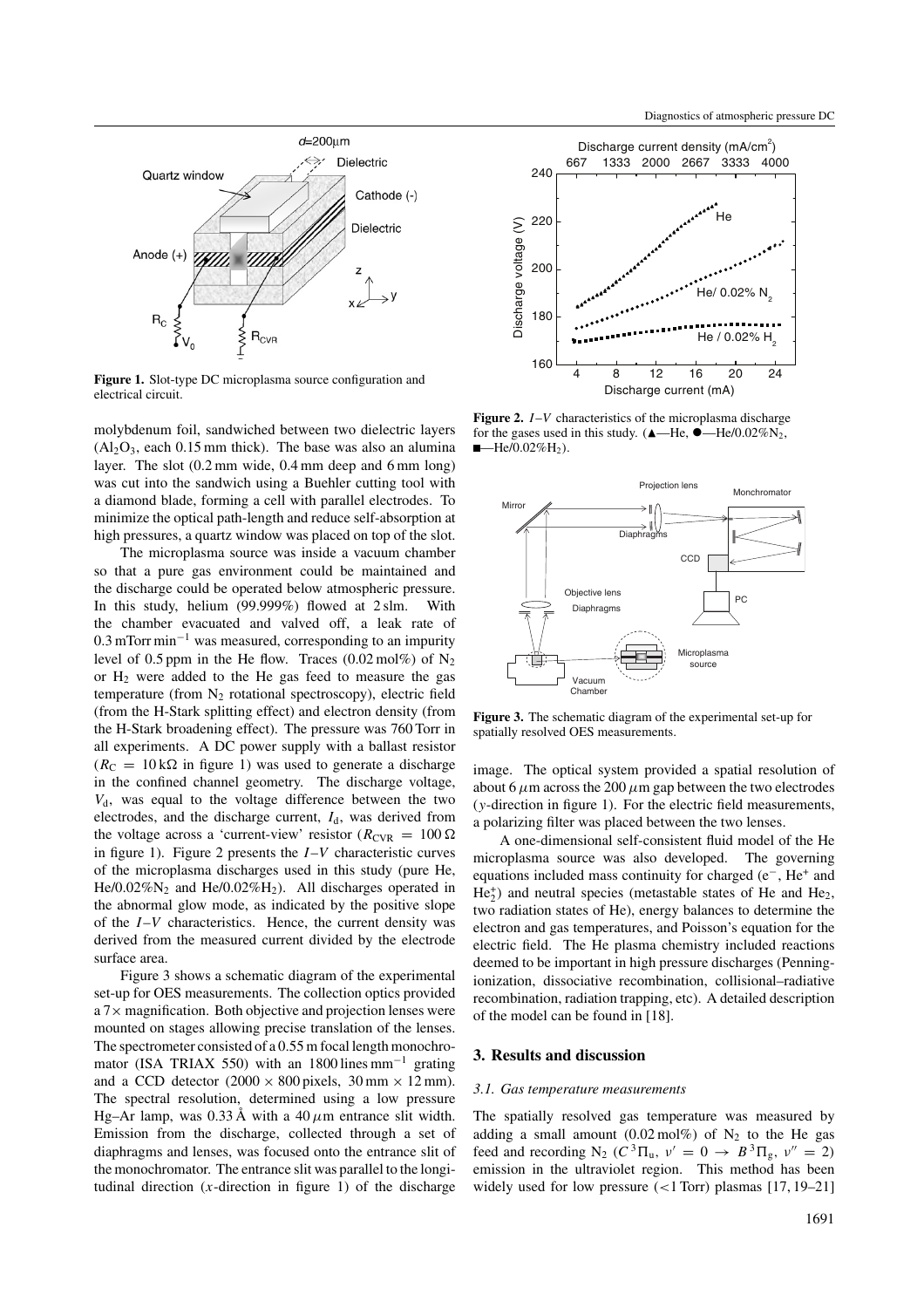and in fewer cases for high pressure discharges, such as atmospheric plasma torches [22] and dielectric barrier discharges [23]. Except at very low pressures (species meanfree-path comparable to reactor dimensions), it may be assumed that the rotational population distribution of  $N_2$ in its ground electronic state  $(X^1\Sigma_g^+)$ , described by the rotational temperature,  $T_r$ , is equilibrated with the neutral gas temperature,  $T_g$ . Electron-impact excitation of ground state  $N_2$  transfers its rotational population distribution 'intact' to the C-state [17]. If the time scales of other decay processes (see discussion below) are long compared to the radiative lifetime of the C-state,  $\tau_{r,C}$  = 39 ns [24], then  $T_r$  can be determined from the shape of the  $C \rightarrow B$  rovibronic bands, provided that the rotational constants of the *ground state* of  $N<sub>2</sub>$  are used in the expression for the rotational population distribution. (The rotational constants for the C- and B-states are, of course, used to compute the wavelengths of the rovibronic emission bands.) This collision-free radiative decay of the  $N_2(C^3\Pi_u)$  state occurs in low pressure discharges  $(\leq 1$  Torr).

In high pressure plasmas, however, additional collisional processes occur. Under our experimental conditions, the fastest of these is likely to be rotational-to-translational (R–T) energy transfer between He and  $N_2(C^3\Pi_u)$ ,

$$
N_2(C^3\Pi_u, \nu', J'_1) + He \stackrel{k_{R-T}}{\rightarrow} N_2(C^3\Pi_u, \nu', J'_2, J'_1 \neq J'_2) + He,
$$
\n(1)

where  $k_{R-T}$  is the R–T rate constant of the C-state. It is expected that  $k_{R-T}$  for the C-state is of the same order as the reported state-to-state R–T rate constants of the ground state  $N_2(v = 0)$ in He at room temperature ( $k_{R-T}$  ∼ 10<sup>-10</sup>–10<sup>-11</sup> cm<sup>3</sup> s<sup>-1</sup> [25]). Hence, the time between R–T collisions,  $\tau_{R-T}$  (=1/k<sub>R–T</sub> ·  $n_{\text{He}}$ )  $\ll \tau_{\text{r.C}}$  at atmospheric pressure, where  $n_{\text{He}}$  is the He number density.

Electronic quenching of  $N_2(C^3\Pi_u, v')$  by He or electrons can form  $N_2$  in lower electronic states (quenching by  $N_2$  itself can be ignored here due to the small  $N_2$  addition)

$$
N_2(C^3\Pi_u, \nu') + He \stackrel{k_{q,He}}{\rightarrow} N_2(\neq C) + He,\tag{2}
$$

$$
N_2(C^3\Pi_u, \nu') + e^{-\frac{k_{q,e}}{\rightarrow}} N_2(X^1\Sigma_g^+) + e^{-},
$$
 (3)

where  $k_{q,He} = 2 \times 10^{-12} \text{ cm}^3 \text{ s}^{-1}$  *(v'* = 0) [26] and  $k_{q,e} < 1 \times$  $10^{-9}$  cm<sup>3</sup> s<sup>-1</sup> ( $v' = 0$ ) (estimated from detailed balance with the reported electron impact cross-section data in [27]) are the rate coefficients for electronic quenching of the  $N_2(C^3\Pi_u, v')$ state by He and electrons, respectively. Since  $n_e \sim 10^{14}$  cm<sup>-3</sup>, quenching by electrons is much slower than radiative decay, as well as other collisional processes, and can therefore be ignored. The reported rate coefficient for electronic quenching by He should be regarded as the overall value because any dependence on the rotational level has not been investigated. If high *J* levels of  $N_2(C^3\Pi_u, v')$  were electronically quenched near the R–T energy transfer rate (i.e.  $k_{q,He}$ (high *J*) ~  $k_{R-T}$ ), then the C-state rotational temperature would be lower than the gas temperature. If, on the other hand,  $k_{a,He} \ll k_{R-T}$  for all observable *J* levels, any deviations from a thermalized rotational population of the C-state due to a *J*-dependence in electronic quenching, will be insignificant because of the much faster R–T energy transfer with He. Since the detailed *J*-dependent electronic quenching rate constants are expected to be of the same order of magnitude as the overall value of  $\sim$ 2 × 10<sup>-12</sup> cm<sup>3</sup> s<sup>-1</sup>, which is smaller than  $k_{R-T}$ , electronic quenching will only change the population, but not the population *distribution* of the C-state. Hence, electronic quenching will not affect the measured rotational temperature.

Vibrational quenching *within* the C-state can also occur

$$
N_2(C^3\Pi_u, \nu'_1) + He \rightarrow N_2(C^3\Pi_u, \nu'_2, \nu'_2 < \nu'_1) + He.
$$
 (4)

However, as long as  $v'_1 = 0$  (as in this study), vibrational quenching is of no concern.

Other concerns may arise from the existence of alternate pathways to form the  $N_2(C^3\Pi_u)$  state, besides electron impact excitation. For instance,  $N_2(C^3\Pi_u)$  can be formed by metastable  $N_2(A^3\Sigma_u^+)$  pooling reactions [23, 28]

$$
N_2(A^3\Sigma_u^+) + N_2(A^3\Sigma_u^+) \to N_2(C^3\Pi_u) + N_2(X^1\Sigma_g^+),
$$
  

$$
k = 1.5 \times 10^{-10} \text{ cm}^3 \text{ s}^{-1}.
$$
 (5)

This process was found to be the dominant production mechanism of the C-state in the afterglow of  $He/N_2$  plasmas in dielectric barrier discharges at atmospheric pressure [23]. In this case, the rotational energy partitioned into the  $N_2(C^3\Pi_u)$  state may be dictated by the exothermicity of the pooling reaction, rather than the gas temperature. This would invalidate temperature measurements if the time scale of reaction (5)  $\tau_5 < \tau_{R-T}$ , but has no appreciable effect in this study, since  $\tau_5 \gg \tau_{R-T}$  due to the relatively lower density of  $N_2(A^3\Sigma_u^+)$  in comparison with He gas.

Radiation trapping of emission from the C-state due to absorption by the B-state may also affect the rotational population distribution [29]. Since lower  $J'$  levels, near the maximum in population  $(J' = 8$  at 400 K), are present at higher concentrations and therefore absorb more light than high  $J'$  levels, the rotational temperature could appear to be significantly higher than the gas temperature. Under the present experimental conditions, this radiation trapping can be ruled out. The fraction of light absorbed,  $(I_0 - I)/I_0 =$ 1–10−klp can be estimated from the pathlength (*<sup>l</sup>* <sup>=</sup> <sup>0</sup>*.*025 cm), the partial pressure, *p* (in Torr) of the  $v'' = 2$  level of the  $N_2(B^3\Sigma_g)$  state (conservatively estimated to be <0.1% of the ground state  $N_2$  number density, or  $\langle 10^{-4} \text{ Torr} \rangle$  and the absorption coefficient, *k*, estimated to be  $\sim$ 100 cm<sup>-1</sup> Torr<sup>-1</sup>, using the procedure in [30], with the constants for  $N_2$  C- and B-states. From this we estimate the maximum  $(I_0 - I)/I_0$ to be  $∼6 \times 10^{-4}$ , i.e. much less than unity and, therefore, insignificant.

Consequently, at atmospheric pressure, the fast R–T energy exchange collisions between  $N_2$  C-state and He dominate all other collisional processes and occur many times before  $N_2$  emits; the  $N_2$  C-state thermalizes with He, and the gas temperature can be determined directly from the C-state rotational temperature, provided that rotational population distributions are calculated with the rotational constants of the  $N_2(C^3\Pi_u)$  state *and not the ground state*. (In fact, since the rotational constant  $B_{\text{rot}}$  for the ground state  $N_2(X^1\Sigma_g^+)$  is nearly equal to that of the C-state, little error in temperature is made if the ground state constants are used.)

Finally, it should also be noted that under our experimental conditions, the transition  $N_2(C^3\Pi_u, v' = 0 \rightarrow B^3\Pi_g, v'' = 2)$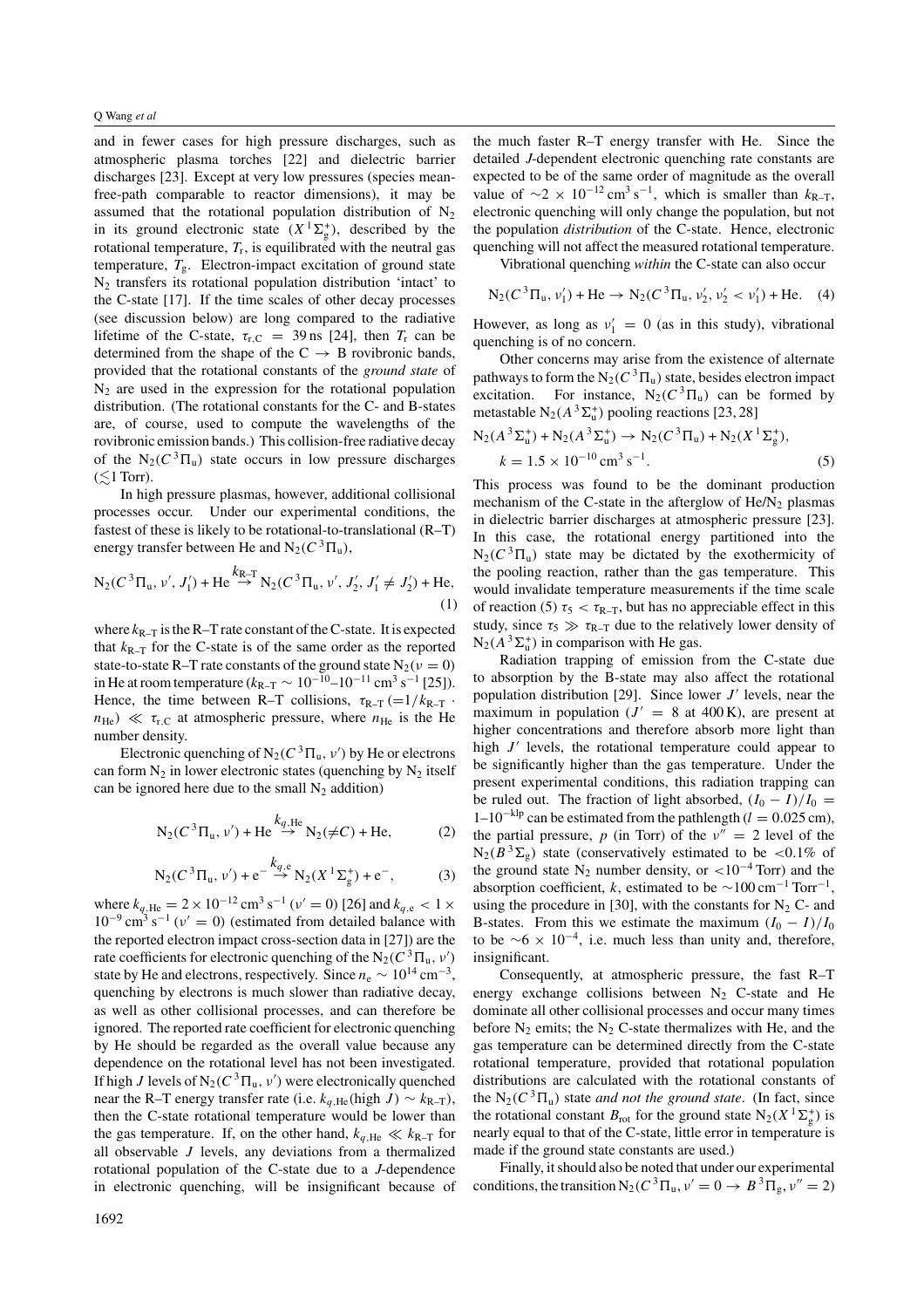

**Figure 4.** A sample of observed and synthetic spectra of the  $N_2$ (C<sup>3</sup>Π<sub>*u</sub>, ν'* = 0 → *B*<sup>3</sup>Π<sub>g</sub>, ν'' = 2) transition in He/0.02%N<sub>2</sub> DC</sub> microplasmas at  $P = 760$  Torr. (Discharge condition:  $I_d = 24$  mA,  $V_d = 210$  V, at distance  $d = 87 \,\mu \text{m}$  from cathode.)



**Figure 5.** Gas temperatures in  $\text{He}/0.02\% \text{N}_2$  DC microplasmas at  $P = 760$  Torr, determined from the N<sub>2</sub>( $C^3\Pi_u$ ,  $v' = 0 \rightarrow B^3\Pi_g$ ,  $v'' = 2$ ) transition as a function of position and power. (Discharge conditions of  $I_d$ ,  $V_d$ ,  $P_w$  and power density are:  $\blacksquare$ —24 mA, 210 V, 5.0 W, 42 kW cm<sup>-3</sup>,  $\bullet$ —18 mA, 199 V, 3.6 W, 30 kW cm<sup>-3</sup> and<br>  $\bullet$ —12 mA +187 V, 2.3 W, 19 kW cm<sup>-3</sup>) —12 mA, 187 V, 2.3 W, 19 kW cm−<sup>3</sup>*.)*

was found to be the best because of minimal interference with background emissions from He,  $He<sub>2</sub>$  and trace impurities such as H, OH, CO and CN.

Figure 4 shows an example of a comparison between the experimental and synthetic emission spectra of the  $N_2(C^3\Pi_u, v' = 0 \rightarrow B^3\Pi_g, v'' = 2)$  transition. The gas temperature  $(T_g = 530 \pm 13 \text{ K})$  was obtained by matching the simulated rovibronic band with the observed spectrum and varying  $T_g$  to minimize  $\chi^2$  and achieve the best fit. (See [17] for the detailed fitting procedure.) Spatially resolved gas temperature measurements as a function of the discharge power are presented in figure 5. For each power, the gas temperature peaks closer to the cathode. The gas temperature increases with power, reaching about 550 K for the highest power examined. (This corresponds to a power density of about 42 kW cm−3, estimated from the input power divided by the volume between the two electrodes.) Simulation results predicted the  $T<sub>g</sub>$  distributions quite well (figure 6). The main gas heating mechanism in this high pressure He discharge was found to be ion Joule heating [18], i.e. energy transfer by collisions of ions with the background gas. In the cathode sheath region, the electric field is much higher than in the majority of the discharge (see electric field



**Figure 6.** Simulation results of the gas temperature profile in He DC microplasmas at  $P = 760$  Torr and at power density values similar to those in figure 5.

measurements in section 3.3). Positive ions gain energy from the field and collisionally transfer most of this energy to the neutral gas, thereby heating the gas, predominantly closer to the cathode. Direct comparison between measurements and simulation is difficult since the one-dimensional simulation is an over simplification of the plasma geometry. Also, the electrode surface temperature was not available. While both electrodes were assumed to be at 350 K in the simulation, it is expected that the cathode surface will be at a higher temperature than that of the anode (see figure 5).

Compared to conventional large scale plasma reactors used for microelectronics fabrication, the microplasma source has a much larger surface-to-volume ratio, facilitating heat loss through gas conduction to the boundaries. For He plasmas, heat loss is further enhanced due to the high thermal conductivity of the gas. Thus, despite the high power densities in the system, the measured maximum gas temperature was only about 550 K.

#### *3.2. Electron density measurements*

The spectral method for obtaining the electron density is based on the analysis of the wavelength profile of the 4861.3 Å  $H_\beta$  line. A small amount of  $H_2$  (0.02 mol%) was added into the He gas flow and the emission from the centre of the discharge was recorded. Compared to other hydrogen Balmer lines, the H*<sup>β</sup>* line is often preferred because it has adequate emission intensity, higher sensitivity to electron density and lower susceptibility to self-absorption [31]. In the conditions of high pressure discharges, the H*<sup>β</sup>* lineshape can be approximated with a Voigt function, resulting from a convolution of Gaussian and Lorentzian profiles. Gaussian profiles are a result of Doppler broadening and instrumental broadening, while Lorentzian profiles result from Stark broadening and Van der Waals broadening. (Resonance broadening can be ignored due to the small amount of  $H<sub>2</sub>$  addition.)

The full-width at half maximum (FWHM) of the Gaussian component of the Voigt profile,  $\Delta \lambda_G$ , is given by

$$
\Delta\lambda_{\rm G} = (\Delta\lambda_{\rm Doppler}^2 + \Delta\lambda_{\rm Instrument}^2)^{1/2},\tag{6}
$$

where  $Δλ$ <sub>Doppler</sub> and  $Δλ$ <sub>Instrument</sub> are the FWHM of Doppler and instrumental broadening, respectively.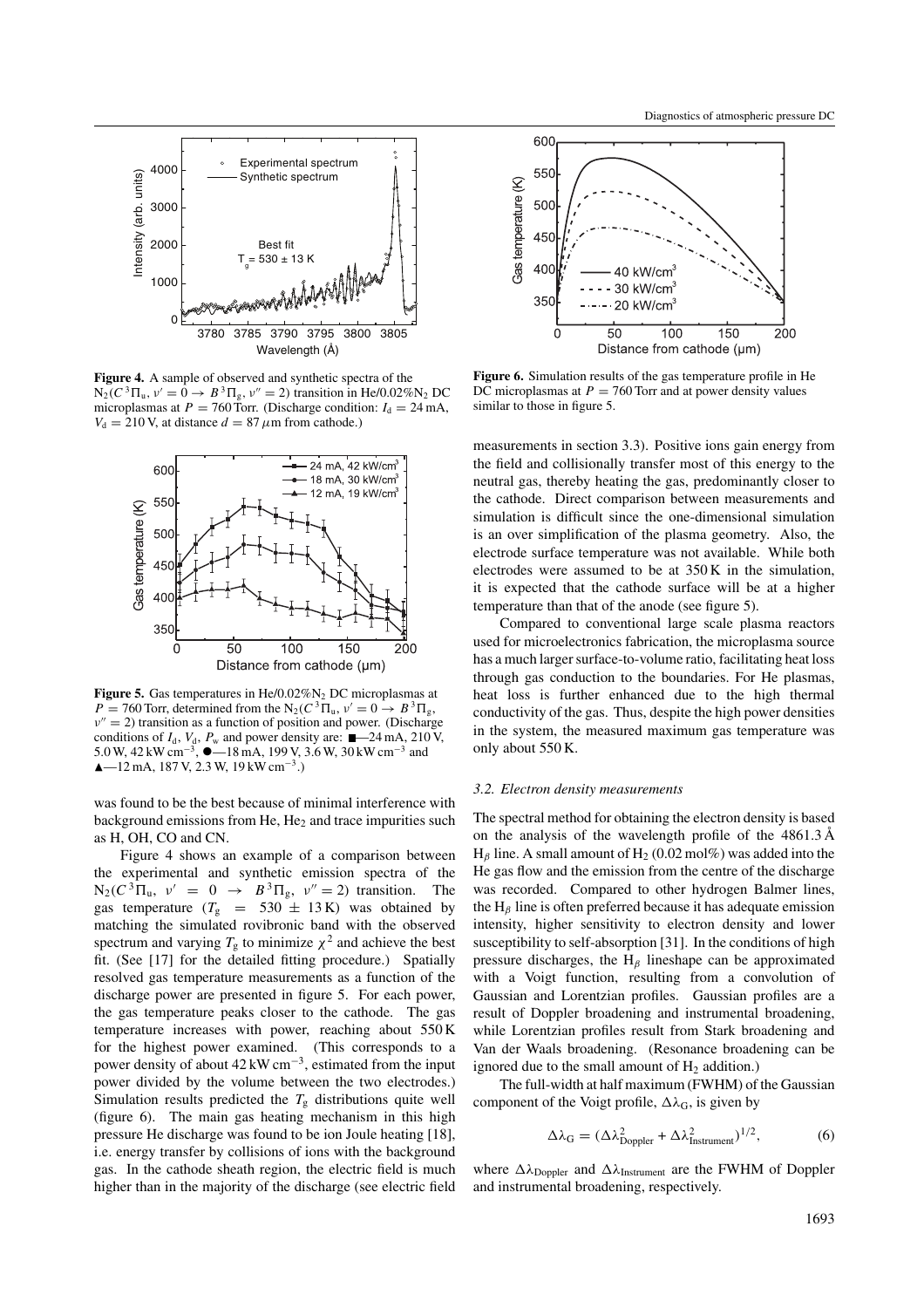Doppler broadening results from the movement of emitting atoms relative to the observer and yields a Gaussian profile, if the atomic velocities follow a Maxwellian distribution function.  $\Delta \lambda_{\text{Doppler}}$  is given by the expression

$$
\Delta\lambda_{\text{Doppler}} = 7.16 \times 10^{-7} \lambda \sqrt{\frac{T_{\text{h}}}{M}},\tag{7}
$$

where  $\lambda$  is the emission wavelength in  $\mathring{A}$ ,  $T_h$  is the temperature of emitters in K (assumed to be equal to the gas temperature  $T_g$ ) and *M* is the atomic weight of H atoms in g mol<sup>-1</sup>. With the spectrometer entrance slit width set to  $40 \mu$ m, a value of 0.33 Å was observed for  $\Delta\lambda$ <sub>Instrument</sub>.

The Lorentzian component of the Voigt profile,  $\Delta \lambda_L$ , is given by

$$
\Delta\lambda_{\rm L} = \Delta\lambda_{\rm Van der Waals} + \Delta\lambda_{\rm Stark},\tag{8}
$$

where  $Δλ_{Van \text{ der Waals}}$  and  $Δλ_{Stark}$  are the FWHMs of Van der Waals and Stark broadening, respectively.

Van der Waals broadening is caused by collisions of excited H atoms (the emitters) with ground state He atoms (the perturbers). According to the general expression for Van der Waals broadening [32], the value of Δλ<sub>Van der Waals</sub> was estimated under our experimental conditions using the expression

$$
\Delta\lambda_{\text{Van der Waals}} \approx 4.09 \times 10^{-13} \lambda^2 (\bar{\alpha} \bar{R}^2)^{2/5} \left(\frac{T_{\text{g}}}{\mu}\right)^{3/10} n_{\text{He}}, \quad (9)
$$

where  $\lambda$  is the emission wavelength in  $\hat{A}$ ,  $\bar{\alpha}$  is the average polarizability of neutral perturbers (i.e. He), given in  $cm<sup>3</sup>$ , and is equal to  $1.38 \times a_0^3$  ( $a_0$  is the Bohr radius in cm, and the value 1.38 is taken from [33]), the parameter  $\bar{R}^2 \approx 600 \times a_0^2$  cm<sup>2</sup> is determined from the ionization energy of H and the upper and lower energy levels of the H<sub>β</sub>,  $T_g$  is the gas temperature in K,  $\mu = 0.8$  is the emitter–perturber reduced mass, and  $n_{\text{He}}$  is the neutral He gas density in cm−3.

Stark broadening arises from the interaction between charged particles with excited H atoms, and its FWHM,  $\Delta\lambda_{\text{Stark}}$ , is given by [31]

$$
\Delta\lambda_{\text{Stark}} = 2.5 \times 10^{-9} a_{n'n} n_e^{2/3},\tag{10}
$$

where  $\alpha_{n'n}$  is the tabulated parameter for each transition  $n'-n$ and  $n_e$  is the electron density in cm<sup>-3</sup>. To obtain electron density value in the range  $10^{-13}$ – $10^{14}$  cm<sup>-3</sup>, we used the  $\alpha_{n'n}$ values in the table in [34] and the extrapolated values of tables in [31].

The recorded  $H_\beta$  spectral profile was normalized to its area and then fitted to a Voigt function according to the Maquardt– Levenberg method.  $\Delta \lambda_G$ , calculated from equation (6), was kept constant at a given gas temperature value. Δλ<sub>L</sub> was obtained from the best fit between the simulated Voigt profile and the experimental spectrum. Then, the Stark contribution, *λ*Stark, was found from equation (8).

The electron density (at the centre of the discharge) as a function of discharge current is shown in figure 7. For these conditions, the FWHM values of various broadening components are listed in table 1.  $(T_{\rm g}$  was taken from the gas temperature measurements presented earlier.) The measured electron density increases almost linearly with discharge current, from  $4.0 \times 10^{13}$  cm<sup>-3</sup> at 8 mA to  $7.3 \times 10^{13}$  cm<sup>-3</sup>



**Figure 7.** Bulk electron densities in He/0.02%H<sub>2</sub> DC microplasmas at  $P = 760$  Torr as a function of current. The figure also shows the simulation prediction of electron densities at the same current values.

**Table 1.** FWHM of instrumental, Doppler, Van der Waals and Stark broadening ( $\AA$ ) for H<sub>*β*</sub> spectral profiles at different discharge currents ( $\overline{T_g}$  is the gas temperature).

| $I_{d}$ (mA) | $T_{\sigma}$ (K) | $\Delta\lambda$ <sub>Instrument</sub> | $\Delta\lambda_{\text{Doppler}}$ | $\Delta\lambda_{\text{Van der Waals}}$ | $\Delta\lambda_{\rm Stark}$ |
|--------------|------------------|---------------------------------------|----------------------------------|----------------------------------------|-----------------------------|
| 8.0          | 320              | 0.33                                  | 0.062                            | 0.51                                   | 0.21                        |
| 12.0         | 370              | 0.33                                  | 0.067                            | 0.47                                   | 0.24                        |
| 16.0         | 420              | 0.33                                  | 0.071                            | 0.44                                   | 0.26                        |
| 20.0         | 470              | 0.33                                  | 0.075                            | 0.42                                   | 0.28                        |
| 24.0         | 520              | 0.33                                  | 0.079                            | 0.38                                   | 0.32                        |

at 24 mA. Under the present experimental conditions of atmospheric pressure, gas temperature *<*600 K, and electron density *<*10<sup>14</sup> cm−3, Van der Waals broadening was equal to or larger than Stark broadening, causing the error of this analysis to mostly depend on the accuracy of the gas temperature. It should be noted that electron density measurements were taken only in the field free bulk plasma to avoid electric field contributions to the broadening of the lineshape, which would greatly complicate the extraction of the electron density [35]. The predicted electron density as a function of the discharge current changes is also presented in figure 7. Simulation shows a similar trend of electron density with discharge current, albeit the electron densities were higher [18]. This discrepancy can again be due to the fact that the simulation was one-dimensional while the discharge system is two-dimensional.

#### *3.3. Electric field measurements*

Polarization-dependent Stark spectra of the hydrogen Balmer series (H<sub>α</sub>, H<sub>β</sub>, H<sub>δ</sub> etc) have been used to measure the electric field distribution in the sheath region of low pressure discharges [36–39]. The technique is based on the Stark effect, in which the fine energy levels of hydrogen atoms split in the presence of an electric field, and consequently the components of the hydrogen Balmer emission shift from the line centre [40]. In this work, a small amount of hydrogen (0.02 mol%) is added to the He gas, and emission from H*<sup>β</sup>* lines is recorded through a polarizer. With the polarizer axis set along the *x*-direction in figure 1 (perpendicular to the direction of the electric field), only emission of the  $\sigma$  components ( $\Delta m = \pm 1$ , where *m* is the magnetic quantum number) of the  $H_\beta$  line was allowed to pass through the polarizer, while its  $\pi$  components ( $\Delta m = 0$ )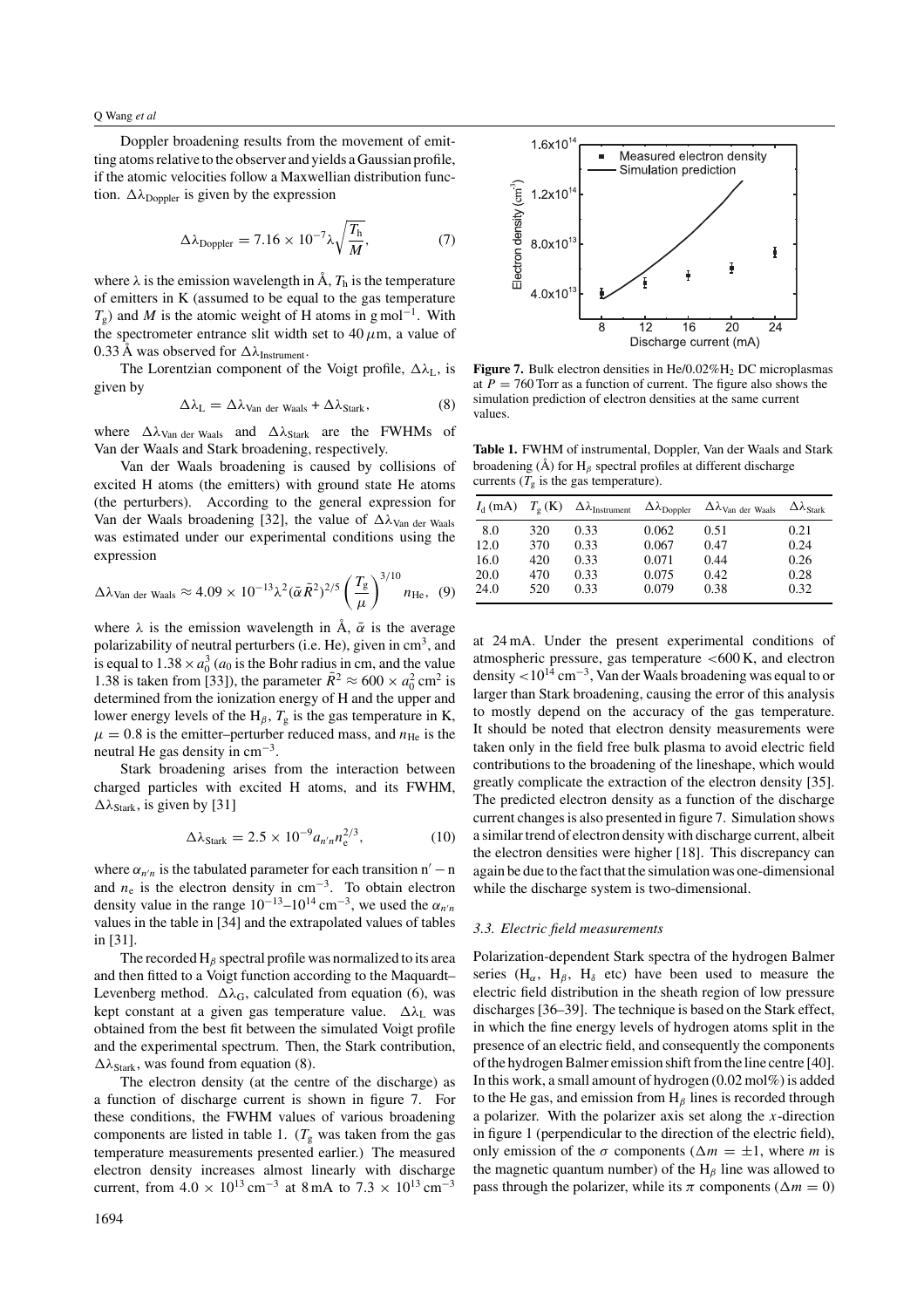

**Figure 8.** Observed spectra of H<sub>*β*</sub> ( $\sigma$  components) emission in the cathode sheath of He/0.02%H<sub>2</sub> DC microplasmas at  $P = 760$  Torr. (Discharge condition:  $I_d = 24.1$  mA,  $V_d = 177$  V.)

were selected to transmit, with the polarizer axis parallel to the electric field.

The observed emission profiles of H<sub>*β*</sub> ( $\sigma$  components) as a function of position in the cathode sheath region are shown in figure 8. The most broadened profile with two peaks is located nearest to the cathode surface, indicating the highest electric field in this region. The peak splitting decreases with distance away from the cathode and the two peaks eventually merge into one, indicating a monotonically decreasing electric field.

To determine the electric field strength quantitatively, a fitting procedure was developed. At high pressure, the emission profile of each Stark component ( $\sigma$  or  $\pi$ ) of the H*<sup>β</sup>* line is expected to have a Voigt function. In the model, the Voigt function  $(V)$  was approximated by the sum of a Gaussian (*G*) and a Lorentzian (*L*) function, according to [41]:

$$
V(\lambda) = (1 - \eta)G(\lambda) + \eta L(\lambda), \qquad (11)
$$

where  $\lambda$  is the emission wavelength.  $\Delta \lambda$ <sub>V</sub>, the FWHM of the Voigt function, was estimated from the FWHMs of Gaussian and Lorentzain profiles as [41]

$$
\Delta\lambda_{\rm V} \approx \frac{\Delta\lambda_{\rm L}}{2} + \sqrt{\frac{\Delta\lambda_{\rm L}^2}{4} + \Delta\lambda_{\rm G}^2},\tag{12}
$$

where  $\Delta\lambda_G$  and  $\Delta\lambda_L$  were calculated using equations (6) and (8), respectively. Under our experimental conditions, a Gaussian type function is mainly attributed to instrumental broadening, because  $\Delta \lambda_{\text{Doppler}}^2 \ll \Delta \lambda_{\text{Instrument}}^2$  in equation (6). On the other hand, because the electron density is expected to be relatively small in the sheath region, the corresponding Stark width can be ignored compared to the Van der Waals width. Thus, equation (8) simplifies to  $\Delta\lambda_L \approx \Delta\lambda_{\text{Van der Waals}}$ .

It should be mentioned that in low pressure discharges, the Doppler effect, due to fast H atoms created by charge exchange of ions accelerated in the sheath, or by ions backscattered from the electrode, was usually taken into account to simulate the lineshape of each Stark component in the cathode sheath region where ion energies can reach hundreds of electron volts [36–39], but it should be negligible at high pressures due to the high collision rate of the ions.

The parameter  $\eta$  in equation (11) determining the fraction of the Lorenzian part is given by

$$
\eta = \frac{\Delta\lambda_L/\Delta\lambda_V}{\Delta\lambda_L/\Delta\lambda_V + (\Delta\lambda_G/\Delta\lambda_V)^2}.
$$
 (13)

The normalized Gaussian *(G)* and Lorentzian *(L)* functions are given by the expressions [41]

$$
G(\lambda) = \exp\left(-(4 \times \ln 2) \left(\frac{\lambda - \lambda_0}{\Delta \lambda_V}\right)^2\right),\tag{14}
$$

$$
L(\lambda) = \frac{1}{1 + 4 \times ((\lambda - \lambda_0)/\Delta\lambda_V)^2},
$$
 (15)

where  $\lambda_0$  is the centre wavelength of H<sub>*β*</sub>.

In the presence of an electric field of magnitude *E*, each Stark component is shifted from the centre of the spectral transition, and the shifted wavelength,  $\Delta \lambda_k$ , is given by [40]

$$
\Delta \lambda_k(k, E) = 1.517 \times 10^{-2} k \cdot E, \qquad (16)
$$

where  $\Delta \lambda_k$  is in  $\mathring{A}$ , *E* is in kV cm<sup>-1</sup> and *k* is the Stark component number of the H<sub>*β*</sub> line (e.g.  $k = \pm 2, \pm 4, \pm 6, \pm 10,$  $\pm 12$  for its  $\sigma$  components [40]). Equation (16) indicates that the splitting of each component is proportional to the electric field strength.

For a given value of  $E$ , the H<sub>*β*</sub> profile was the superposition of all broadened Stark components. By combining equations (11) and (16), we have

$$
I(\lambda, E) = \sum_{k} I_k \cdot V(\lambda - \Delta \lambda_k(k, E)), \tag{17}
$$

where  $I_k$  is the relative peak height of each broadened Stark component, derived from the reported relative intensity [40].

Finally, the presence of electric field gradients in the volume over which emission was sampled was also taken into account by summing the synthetic spectra over a range of electric field strengths  $(E - \Delta E)$  to  $(E + \Delta E)$ . The relative intensity for different electric fields was weighted equally. The final synthetic spectrum was given by

$$
I_{\text{sum}}(\lambda, E, \Delta E) = \sum_{E'=E-\Delta E}^{E'=E+\Delta E} I(\lambda, E')
$$
  
= 
$$
\sum_{E'=E-\Delta E}^{E'=E+\Delta E} \sum_{k} I_k \cdot V(\lambda - \Delta \lambda_k(k, E')).
$$
 (18)

The obtained synthetic profile was compared with the experimental spectrum (with intensities normalized), and the electric field strength was deduced from the best fit by changing the fitting parameters  $E$  and  $\Delta E$ .

Examples of the fitting of synthetic H<sub>*β*</sub> ( $\sigma$  components) profiles to observed profiles for both high and low electric field strength cases are shown in figure 9. Good agreement between experimental and calculated profiles is observed. The fitting procedure applied allowed us to determine electric field strengths as small as  $1 \,\mathrm{kV} \,\mathrm{cm}^{-1}$ .

The measured electric field strength as a function of position in the cathode sheath region is shown in figure 10. The electric field peaks at the cathode surface and decreases monotonically to very small values in the bulk plasma.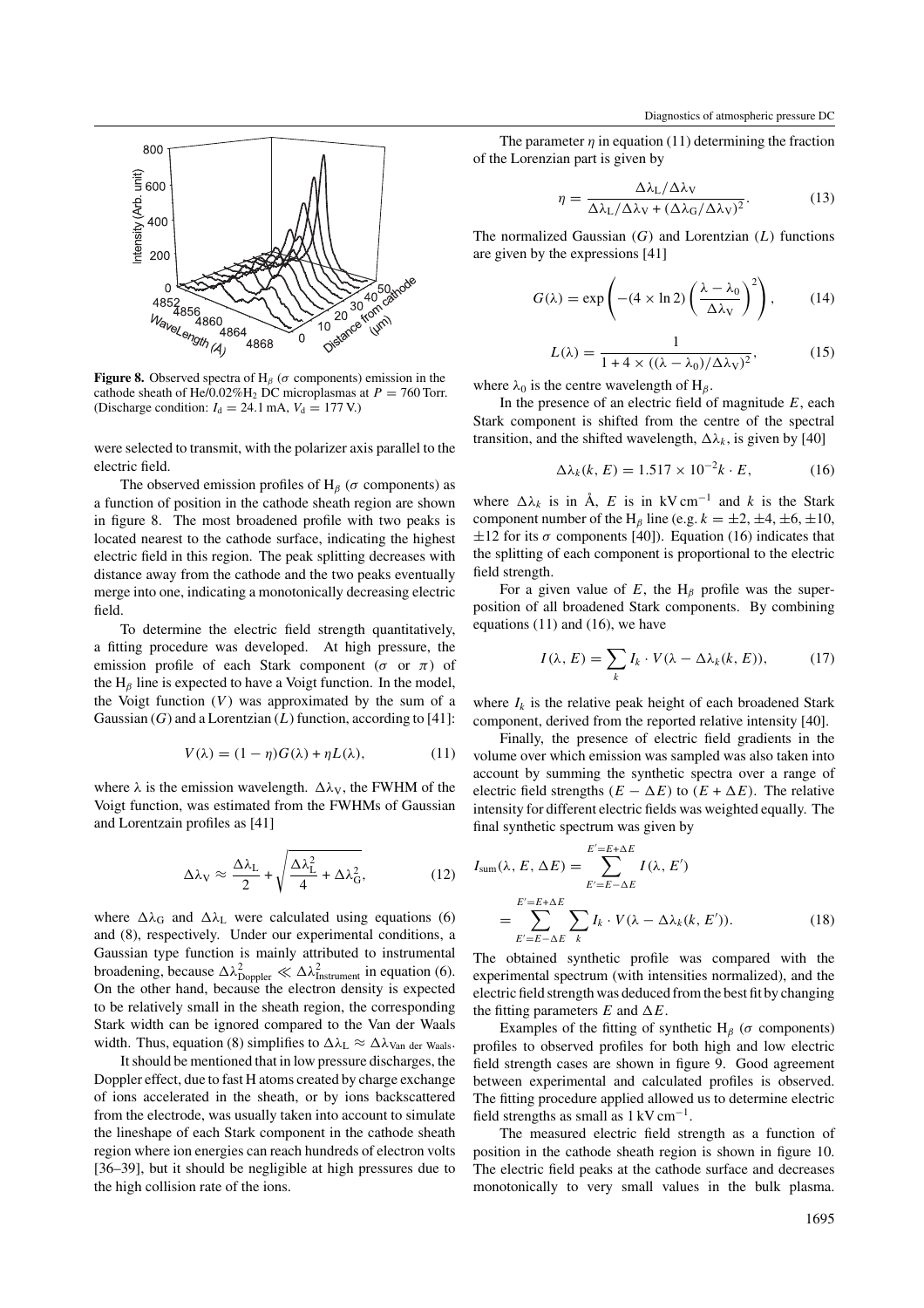

**Figure 9.** Samples of observed and synthetic spectra of H*<sup>β</sup>* ( $\sigma$  components) lines in He/0.02%H<sub>2</sub> DC microplasmas at  $P = 760$  Torr. (Discharge conditions:  $I_d = 24.1$  mA,  $V_d = 177$  V, at a distance  $d = 24 \mu m$  (*a*) and  $d = 48 \mu m$  (*b*) from the cathode.)



**Figure 10.** Electric field strength in the cathode sheath region in He/0.02%H<sub>2</sub> DC microplasmas as a function of current at  $P = 760$  Torr. (Discharge conditions:  $\nabla - I_d = 24.1$  mA,  $V_d = 177$  V,  $\blacksquare - I_d = 8.0$  mA,  $V_d = 172$  V.)

The cathode sheath thickness (found by extrapolation) is between 50 and 60  $\mu$ m for the two discharge currents shown. The sheath becomes wider as the discharge current decreases with a concomitant decrease in electron density. Integration of the electric field over the cathode sheath gives a sheath voltage drop of 164 V for 8 mA and 160 V for 24 mA, within 10% of the applied voltage.

Simulation results of the electric field distribution in the cathode sheath captured the trend found in the measurements, but the simulation predicted higher electric fields (see figure 11). This was probably because the simulation was



**Figure 11.** Simulation results of electric field strength in the cathode sheath region in He DC microplasmas at  $P = 760$  Torr and at the same current values as in figure 10.

for pure helium and, for the same current, the discharge voltage was found to be considerably higher even when 0.02% of a molecular gas (in this case hydrogen) was added to the plasma (see figure 2). Nevertheless, a wider sheath was predicted at lower currents just as found experimentally, and the simulated sheath thickness was quite similar to the measured values.

# **4. Conclusions**

OES from trace amounts (0.02%) of  $N_2$  or  $H_2$  was employed to characterize a slot-type DC atmospheric pressure He microplasma source. The gas temperature was determined by N2 rotational spectroscopy, while Balmer H*<sup>β</sup>* emission was used to determine the electric field distribution (from the Stark splitting effect) and electron density (from the Stark broadening effect). The measured gas temperature was between 350 and 550 K, peaking nearer the cathode and increasing with power. The electron density in the bulk plasma was in the range  $(4–7) \times 10^{13}$  cm<sup>-3</sup>. The measured electric field peaked at the cathode and decayed to small values over a distance of ∼50 *µ*m (sheath edge) from the cathode. Several issues involved in performing gas temperature measurements by nitrogen rotational spectroscopy in high pressure discharges were discussed. Finally, the experimental measurements were generally in good agreement with the results of a onedimensional simulation of the discharge. Detailed simulation results will be presented in [18].

### **Acknowledgments**

The authors would like to thank the Department of Energy (Grant no. DE-FG02-03ER54713) and the National Science Foundation (CTS-0072854) for funding support. VMD would also like to thank Agere Systems and Bell Laboratories for equipment donations. IK is grateful to the Fullbright Foundation for financial support.

#### **References**

[1] Schoenbach K H, El-Habachi A, Shi W and Ciocca M 1997 *Plasma Sources Sci. Technol.* **6** 468